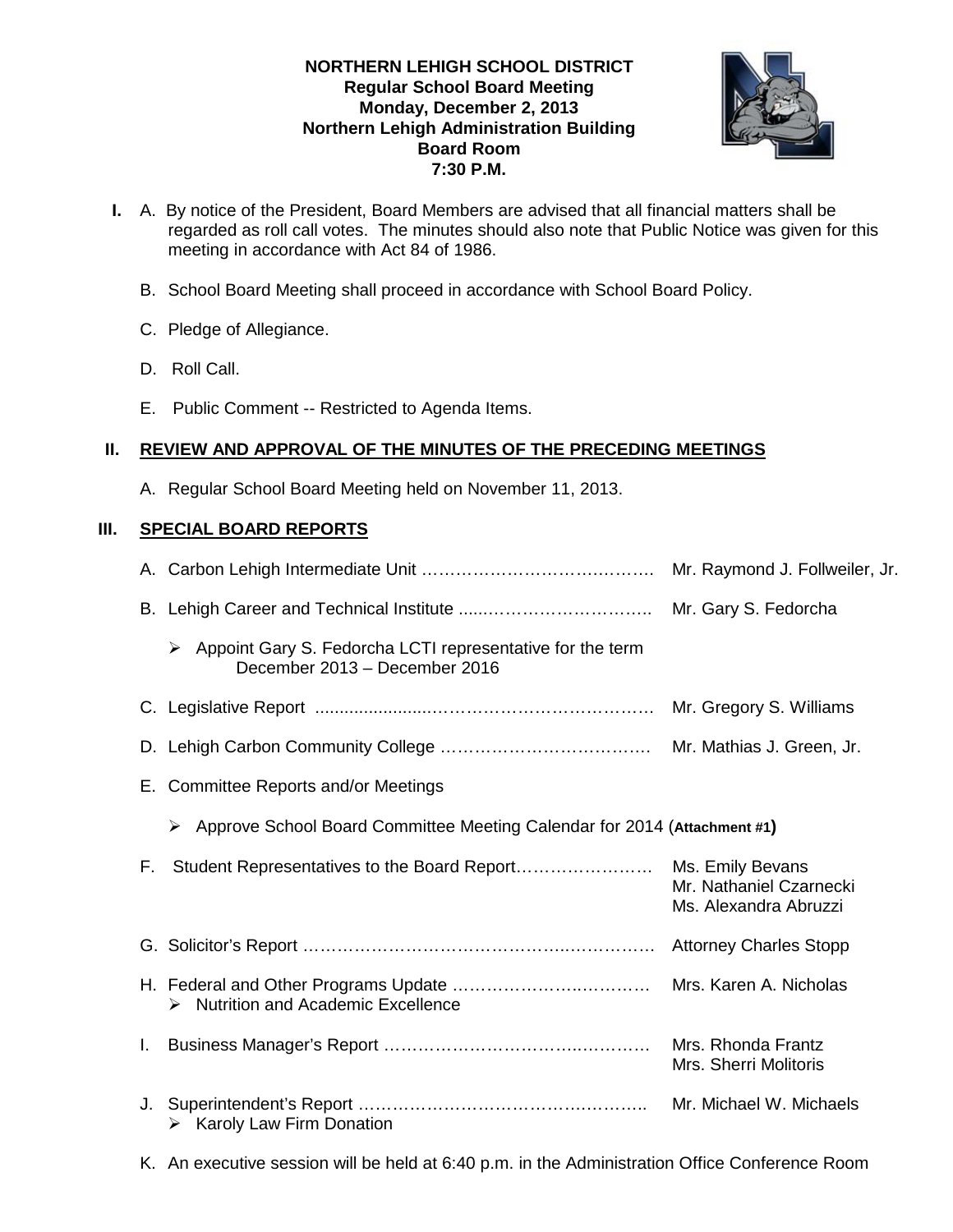### **IV. PERSONNEL**

#### A. Acting Assistant Principal

Approve to pay a stipend in the amount of \$5,000.00 to Paul Leonzi for assuming the duties of Acting Assistant Principal at Peters Elementary School, beginning on or about December 1, 2013 for the remainder of the 2013-2014 school year.

#### B. Artistic Director for the Fall Play/Spring Musical

Amend stipend for Stephen Shuey, Artistic Director for the Fall Play/Spring Musical for the NLHS Student Theater Group, that was originally approved for \$1,500.00 on September 9, 2013. Stipend for the Artistic Director will be \$2,000.00 and be paid out of the HS Student Activities Fund.

### C. Assistant Director for the Fall Play/Spring Musical

Approve Andrew Kern as Assistant Director for the Fall Play/Spring Musical for the NLHS Student Theater Group. Stipend for the Assistant Director will be \$500.00 and be paid out of the HS Student Activities Fund.

### D. Substitute

### 1. Instructional

 Approve the following substitute teacher for the 2013-2014 school year at the 2013-2014 substitute teacher rates as approved on the Supplementary Personnel Salary Schedule:

 Angel Gerould\* – Elementary, Mid-Level English, Reading Specialist and Family Consumer Sciences

**\*Pending Verification of Missing Personnel File Items**

2. Non-Instructional

Approve the following individuals as substitute cafeteria workers for the 2013-2014 school year at the 2013-2014 substitute rate as approved on the Supplementary Personnel Salary Schedule:

Connie Graaf\* Trevor Sherman\*  **\*Pending Verification of Missing Personnel File Items**

Approve the following individual as substitute custodian for the 2013-2014 school year at the 2013-2014 substitute rate as approved on the Supplementary Personnel Salary Schedule:

Christopher Miller\*  **\*Pending Verification of Missing Personnel File Items**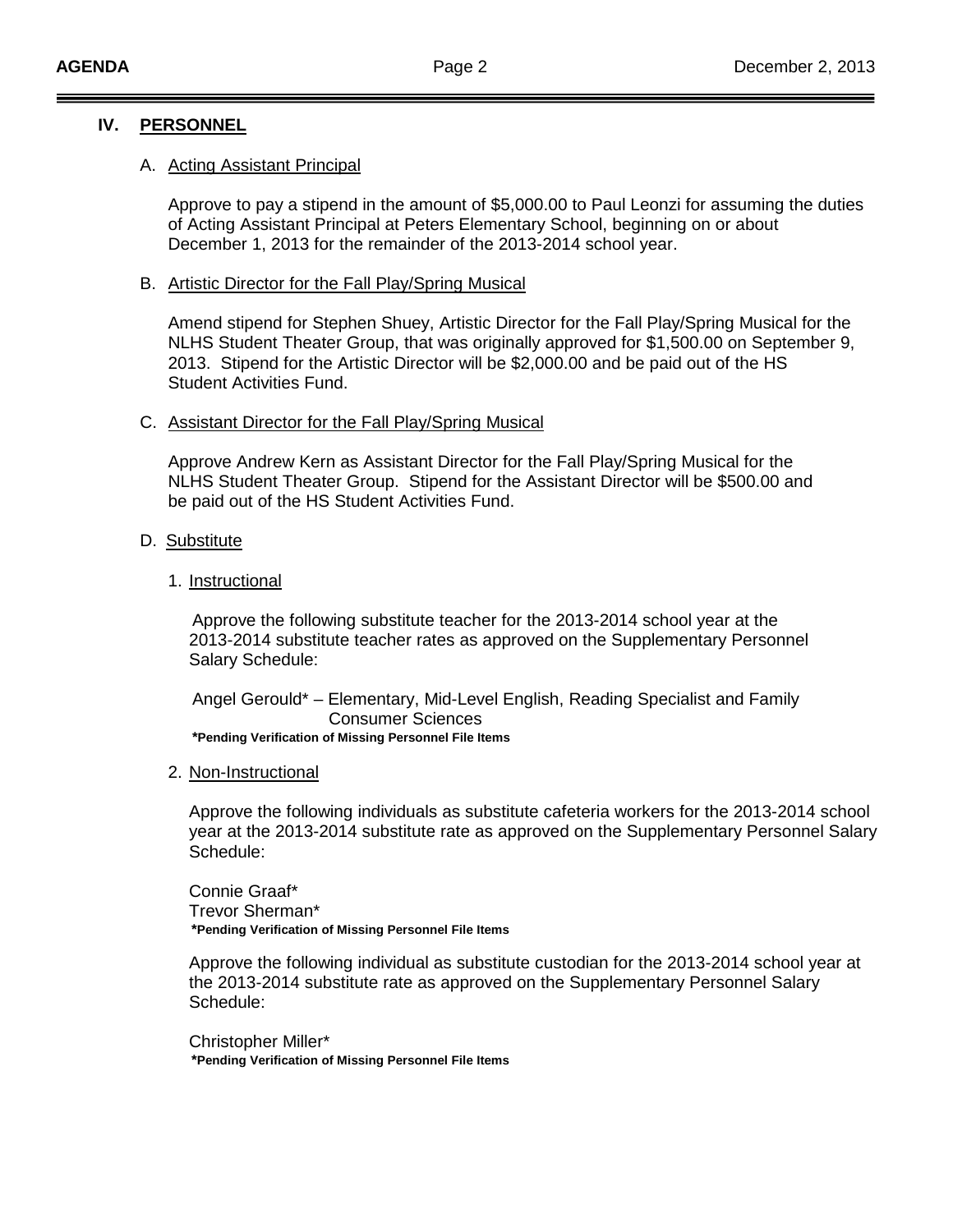# **V. CONFERENCES**

- A. Rhonda Frantz 59<sup>th</sup> Annual PASBO Conference March 12-14, 2014 Hershey Lodge and Convention Center – Hershey, PA – Registration: \$284.05, Lodging: \$155.40, Meals: \$64.00 – Total Approximate Cost: \$503.45 – Funding: Business Office Budget **(Attachment #2)**
- B. Sherri Molitoris -59<sup>th</sup> Annual PASBO Conference March 12-14, 2014 Hershey Lodge and Convention Center – Hershey, PA – Registration: \$284.05, Lodging: \$155.40, Travel: \$108.00, Meals: \$64.00 – Total Approximate Cost: \$611.45 – Funding: Business Office Budget. **(Attachment #3)**

## **VI. POLICY**

## **VII. CURRICULUM AND INSTRUCTION**

### A. Induction Program

Approve the following teacher as helping teacher in the Northern Lehigh School District Induction Program for the 2013-2014 school year:

| <b>Helping Teacher</b> | Inductee        | Stipend  |
|------------------------|-----------------|----------|
| Elizabeth Case         | Kayla Perkowski | \$750.00 |

### **VIII. OLD BUSINESS**

### **IX. NEW BUSINESS**

Northern Lehigh School District Emergency Operations Plan

Approve changes to the Northern Lehigh School District Emergency Operations Plan, as presented. **(Attachment #4)**

### **X. FINANCIAL**

- A. Approve the Following Financial Reports:
	- 1. NLMS Student Activities Account month of October
	- 2. NLHS Student Activities and Scholarship Account month of October
- B. Approve the Following List of Bills:
	- 1. General Fund month of November and December, 2013
	- 2. Food Service month of November 2013
	- 3. Refreshment Stand month of November 2013
	- 4. Athletic Fund month of November, 2013
	- 5. Capital Projects month of November, 2013
- C. Approve abatement/exoneration requests of per capita taxes, for the residents that fall within the guidelines, as presented. **(Attachment #5)**

### **XI. LEGAL**

Approve to appoint the law firm of Steckel & Stopp as solicitors for the Northern Lehigh School District for 2014. The hourly rate will be \$122.00 per hour for general services and \$142.00 per hour for litigation related services. The hourly rate for staff will be \$94.00 per hour. Further approve the adjustment of the retainer fee for the 2013-2014 school year from \$2,000.00 to \$1,000.00.